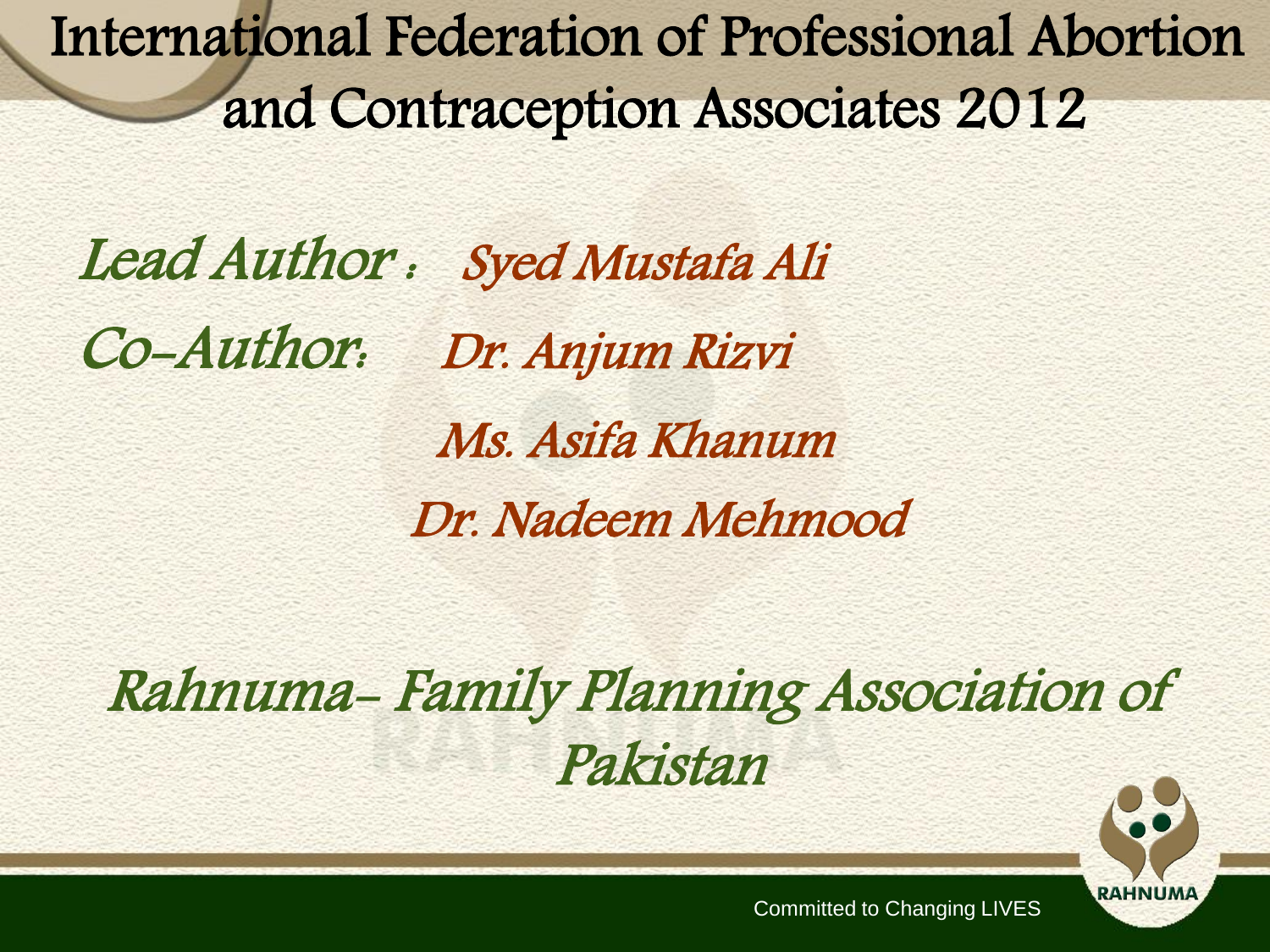# Unwanted pregnancy - A fact of life

### Abortion Services in Pakistan – A Confiscated Right

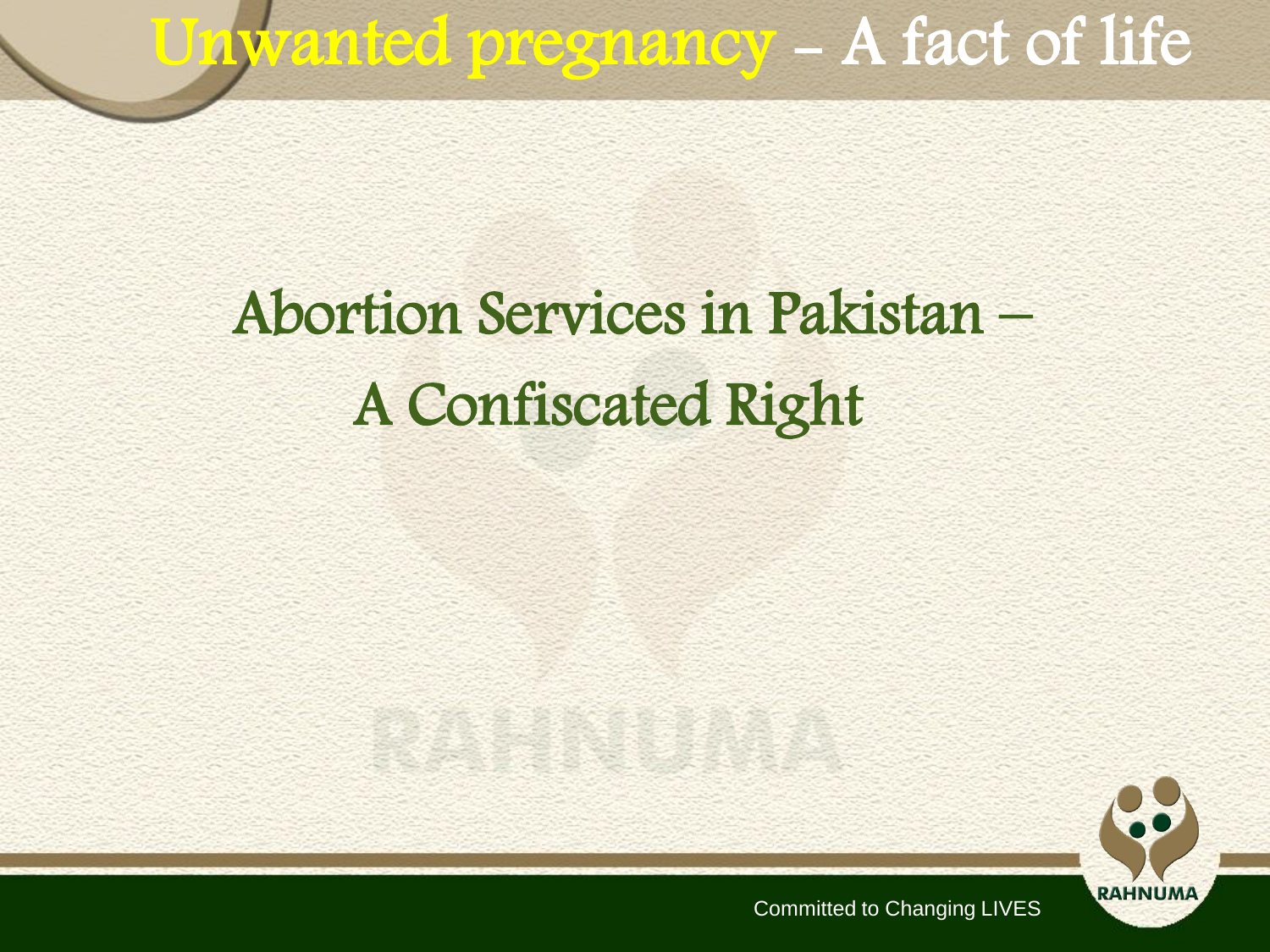# Aim of Study

### The aim of study is to highlight the various factors which control women's right of having access to Termination of Pregnancy (TOP) services.

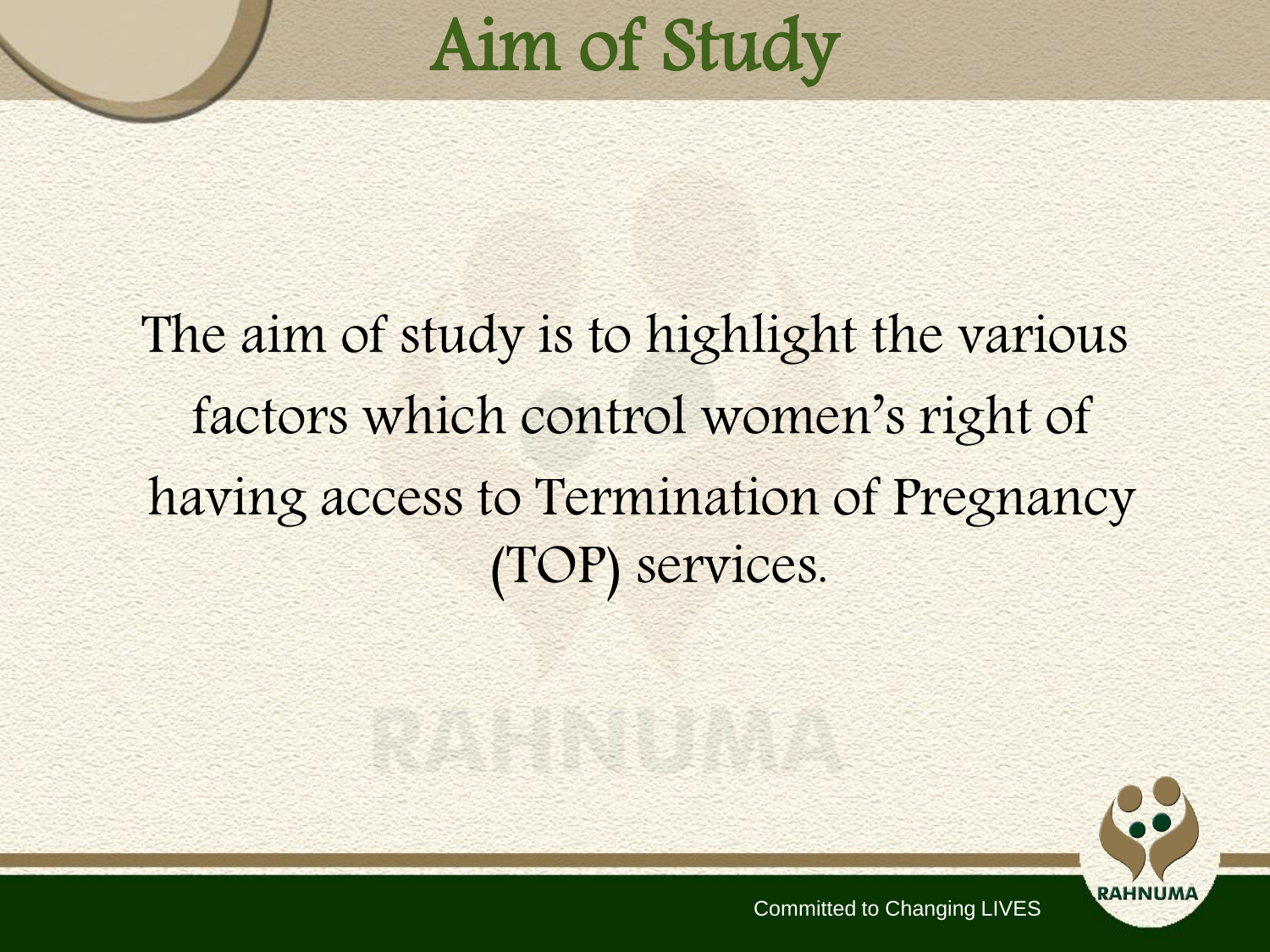### Research Methodology

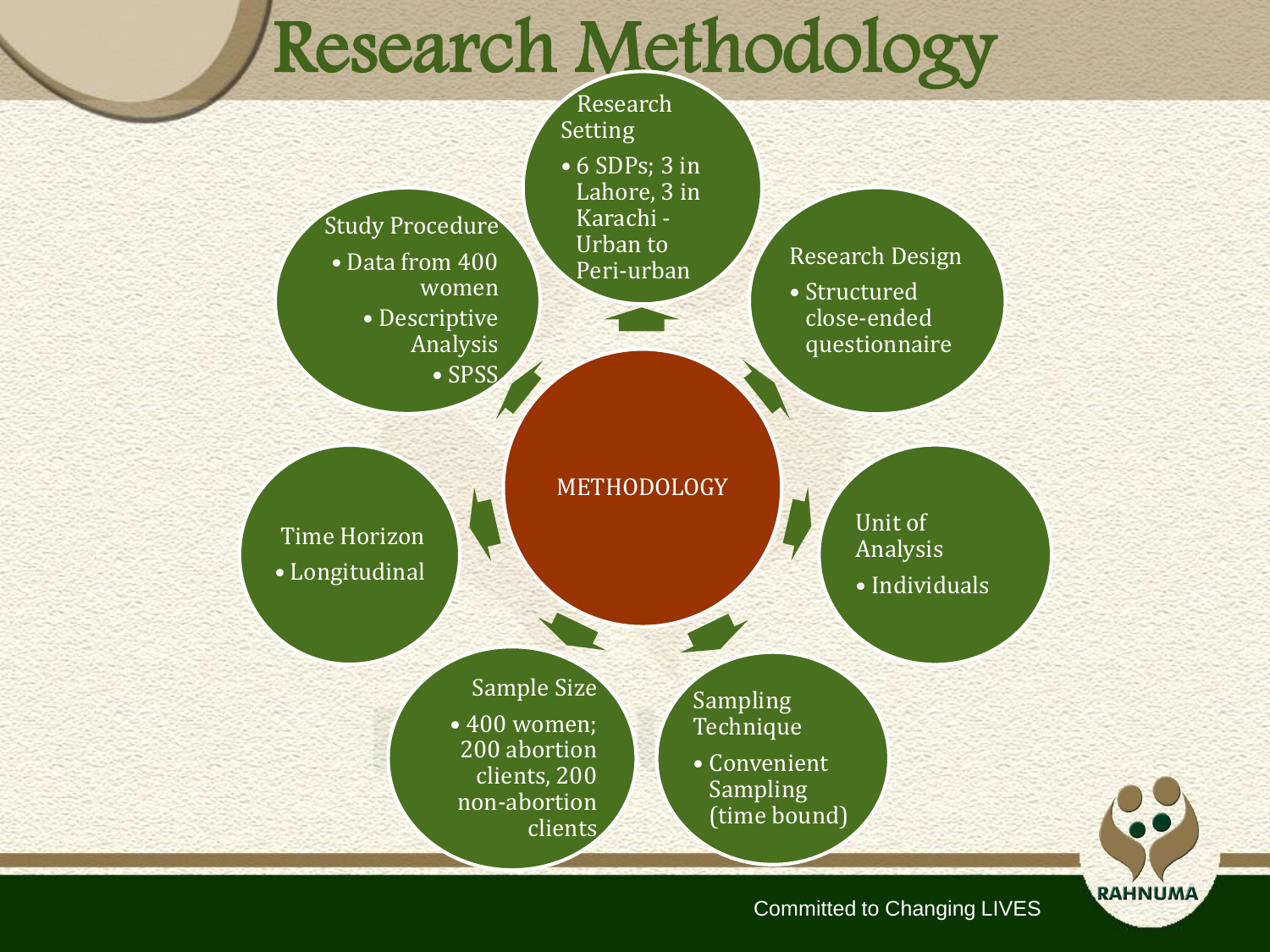## Findings

### Demographics of TOP Clients

- Monthly Family Income less than 10,000 PKR (107 USD) – **59.8%**
- Average age of TOP clients **30 Years**
- Average number of children **3 Children**
- Illiterate TOP clients **39.5%**
- Clients with 16 years of education **5 %**

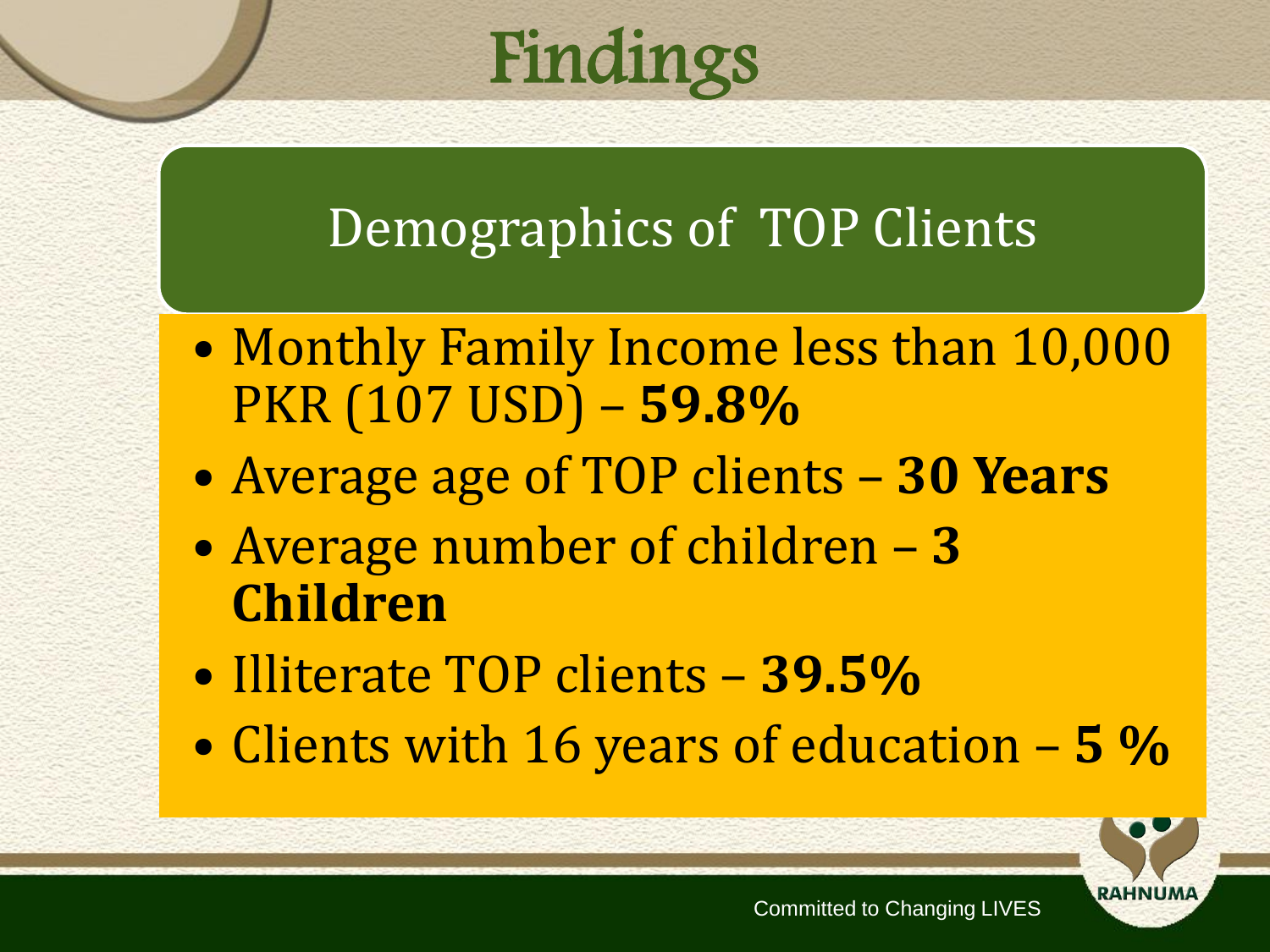## Findings



Committed to Changing LIVES

**RAHNUMA**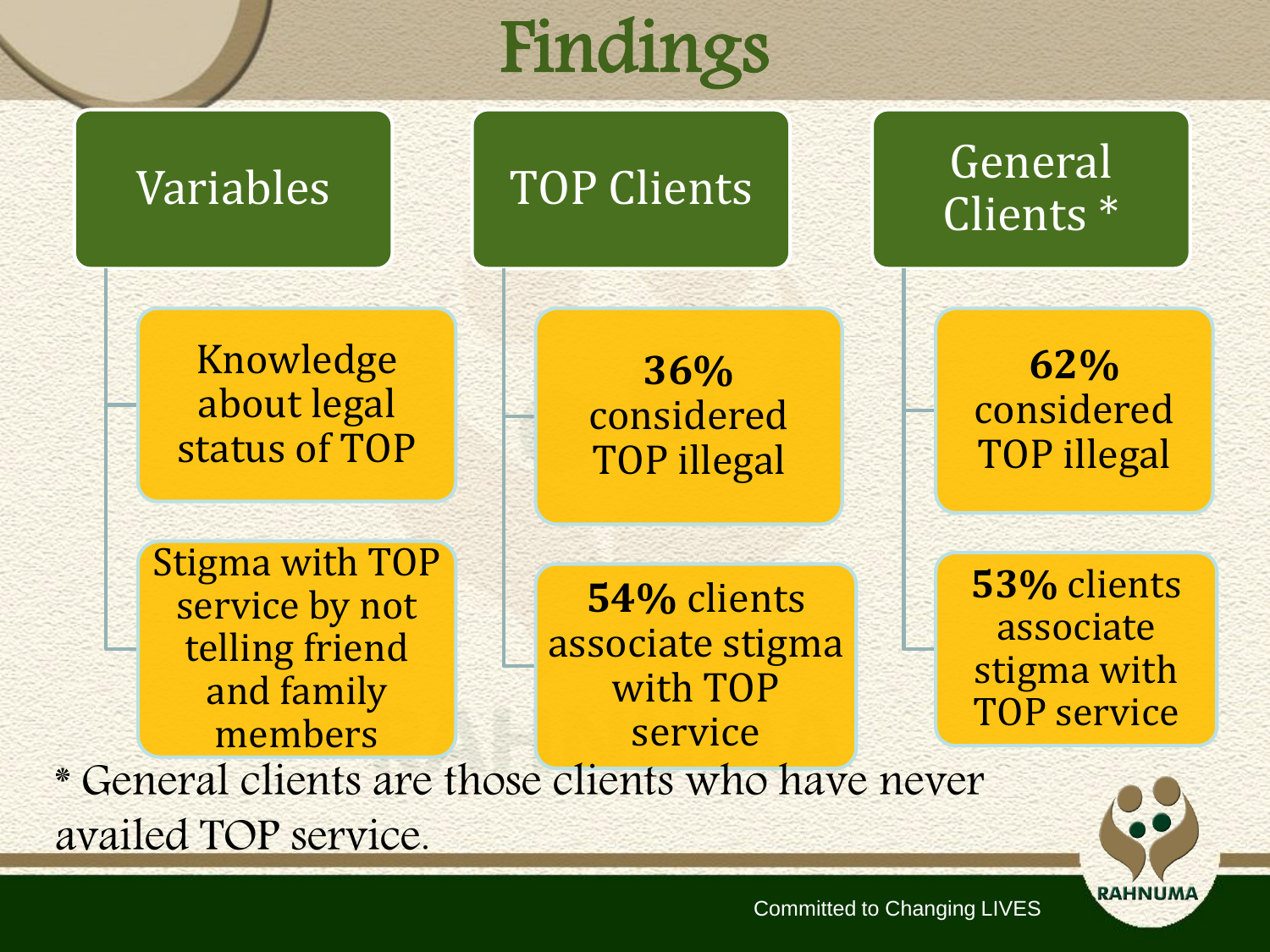### Findings – Reasons for Seeking TOP Service

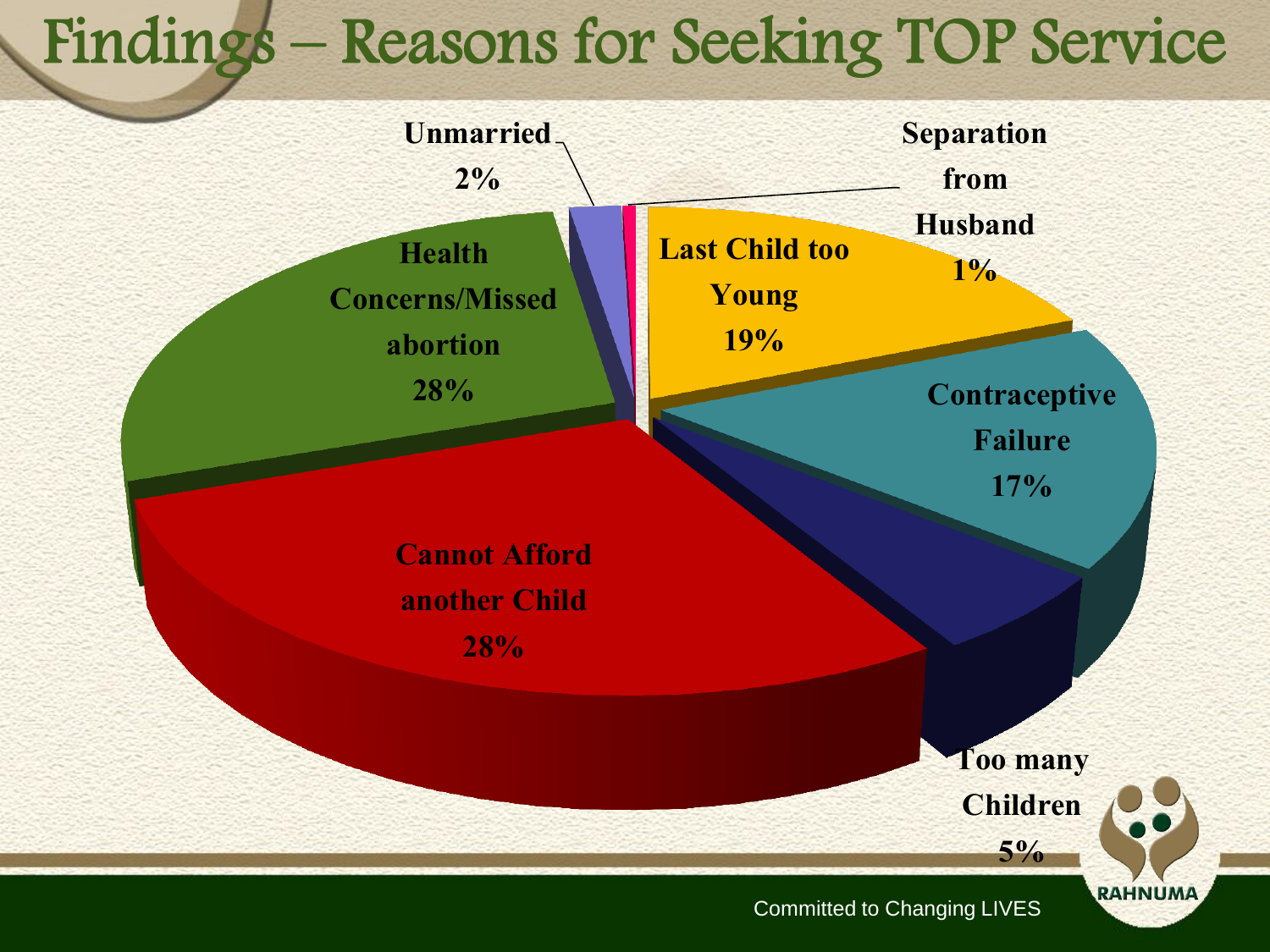# Findings : Culture & Choice

Reasons for Seeking TOP Service Punjab – "Lahore"

- Cannot afford another child – **26%**
- Mother's health concern – **46%**
- Last child too young **9%**
- Contraceptive failure **13%**
- Too many children **5%**
- Unmarried **0%**
- Separation from husband – **1%**

Reasons for Seeking TOP Service Sindh – "Karachi"

- Cannot afford another child – **31%**
- Mother's health concern – **10%**
- Last child too young **28%**
- Contraceptive failure **21%**
- Too many children **6%**
- Unmarried **4%**
- Separation from husband – **0%**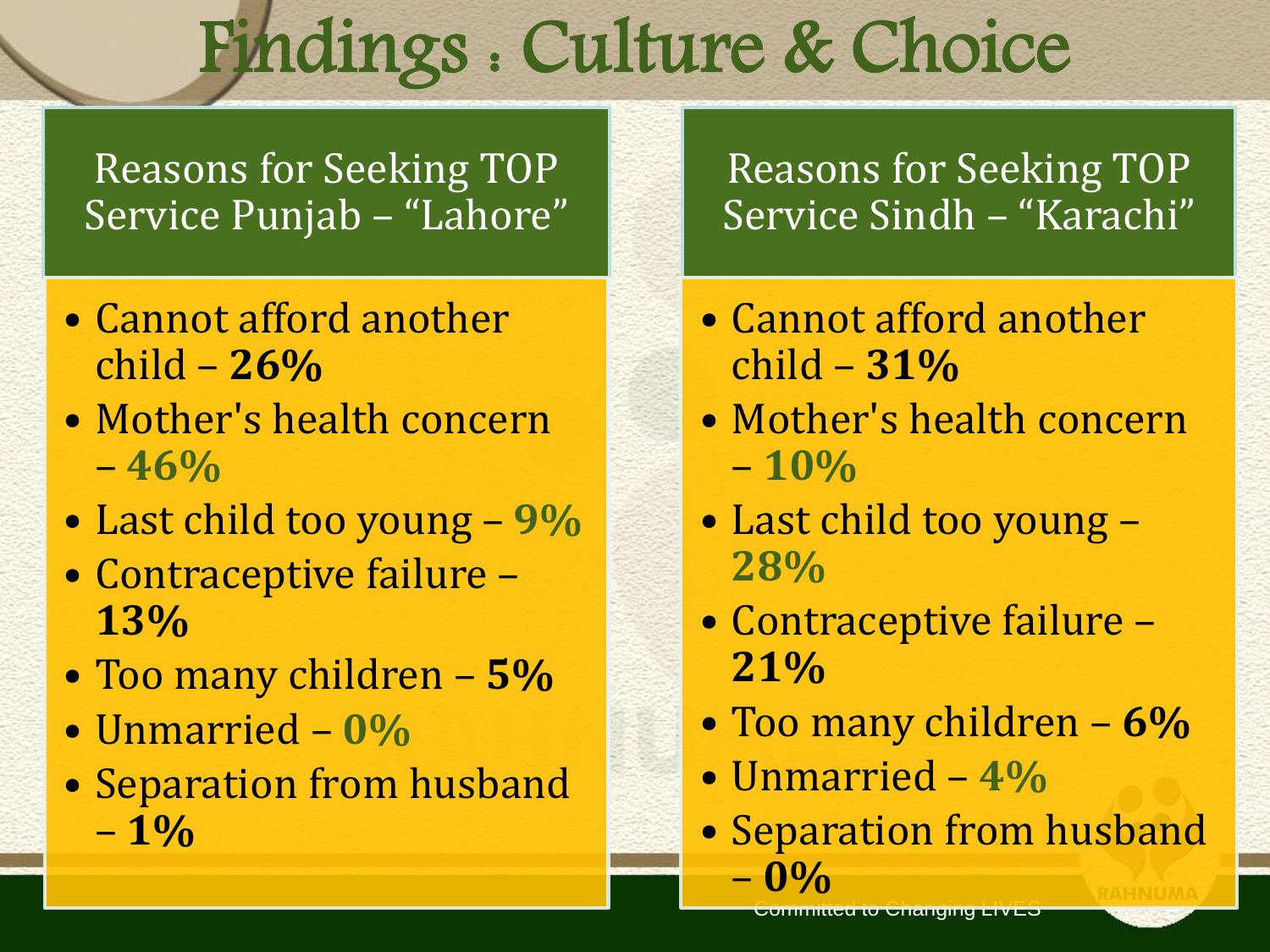# Findings

#### Sexual & Reproductive Health Rights

- Clients not asked about their wish of having children – **47.2%**
- Clients not involved in decision of birth spacing – **48.2%**
- Unmet need of family planning by availing abortion service more than once – **18 %**

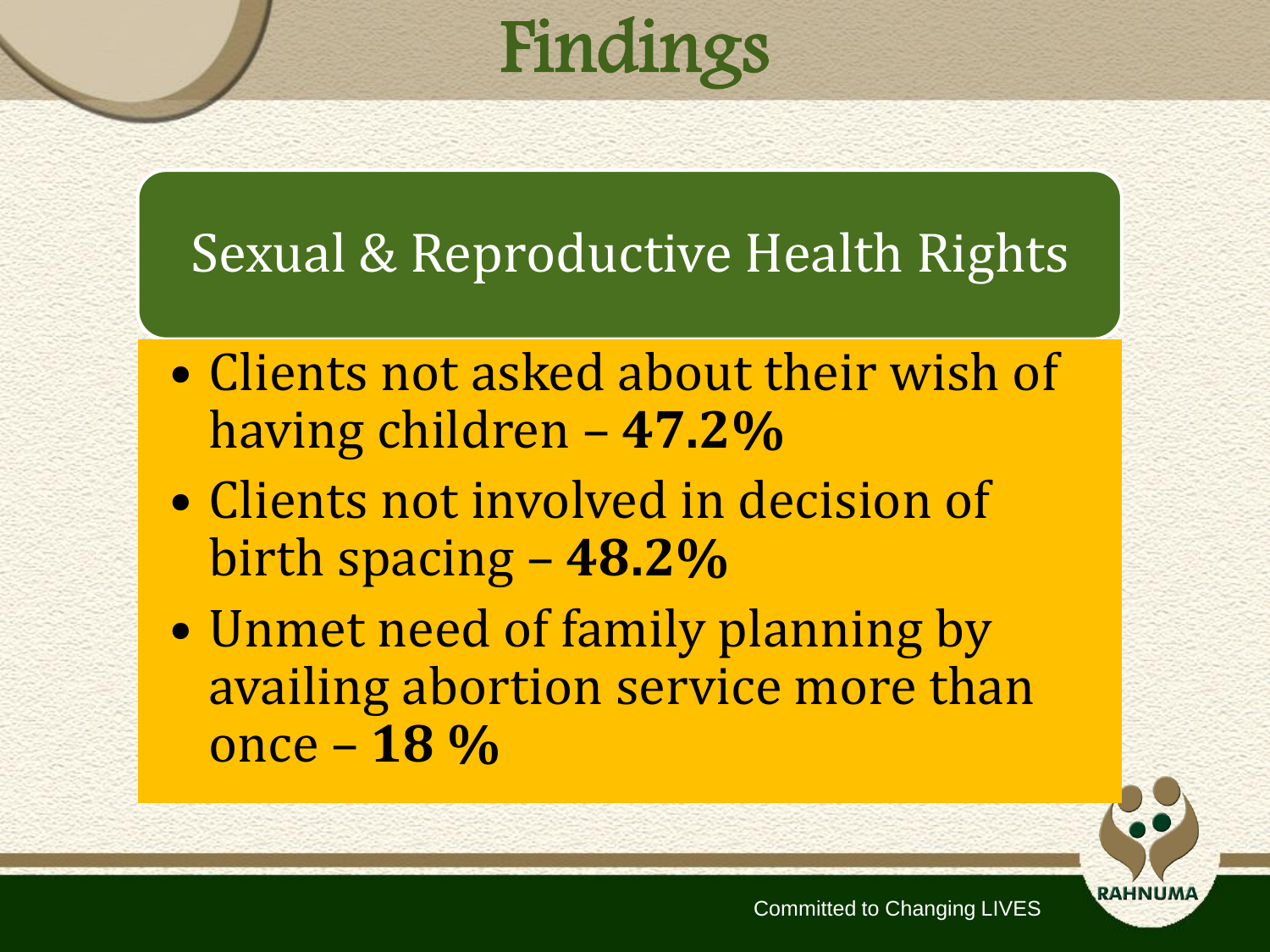# Conclusion

• Controlled access to family planning services, stigma attached to TOP and low educational and economic status are the factors which interfere with the right of women to seek TOP service.

• Moreover, there is a also a need to further study the phenomenon and better understand how each of the factors (stigma, low education etc) affects access to safe TOP service.

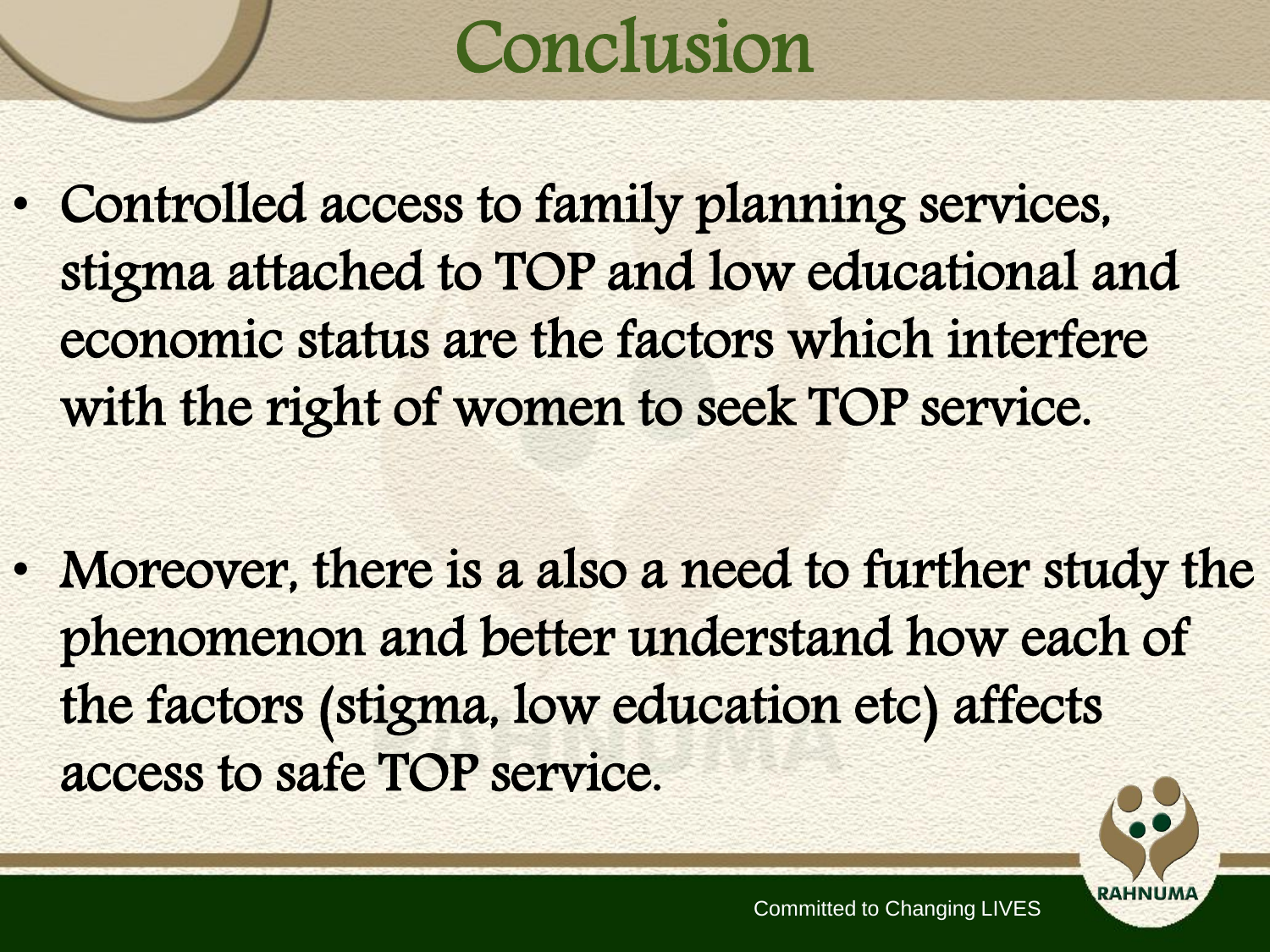## Research Prospective

#### Need to know;

- •How does Choice and Culture relate to acquiring safe abortion services?
- •How to increase access to safe abortion services by working with factors of associated stigma and low education and economic status
- •Drilling down the reason for seeking abortion service by looking at the ground level factors